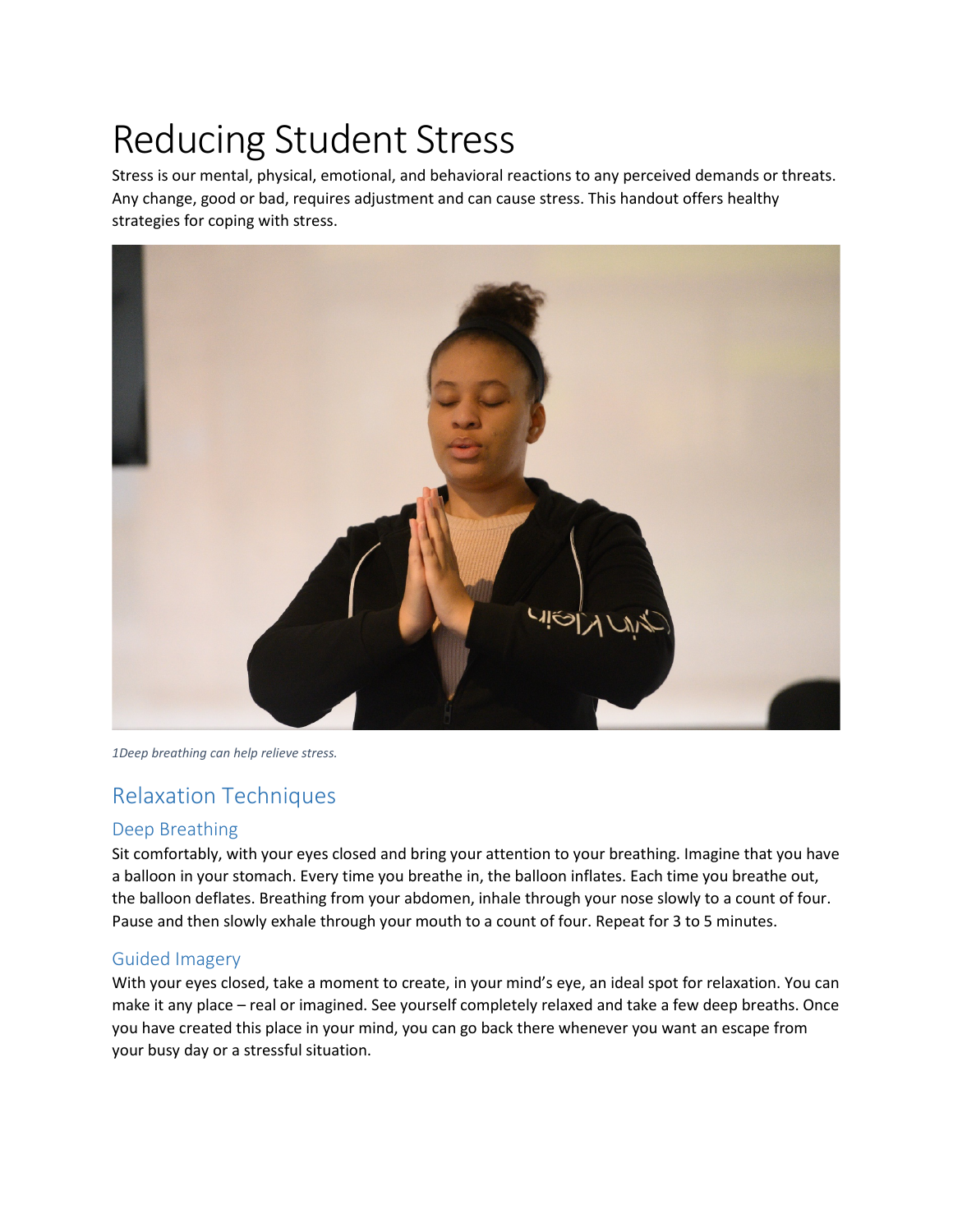# Tense-Release

Alternate tensing and relaxing muscle groups for 5-10 seconds while seated:

- Raise your eyebrows and wrinkle your forehead. Hold…and release.
- Clench your jaw and close your eyes as tightly as you can. Hold…and release.
- Lift your shoulders up to your ears. Hold…and release.
- Tense your fists and your arms. Hold…and release.
- Tense your leg and buttocks muscles. Hold…and release.
- Tense your toes and feet. Hold…and release.
- Tighten all of the muscles in your body as tight as you can. Hold…and release, feeling all tension leaving your body.

#### Mindfulness Meditation

Focus your awareness on the present moment with all of your senses. Notice in detail what it looks like, feels like, smells like, sounds like and tastes like (if applicable). Give the activity at hand your full attention free from distractions. Breathe slowly while experiencing the activity and do not focus on any particular thought. Join us for our weekly drop-in Meditation Group, visit the UB Events Calendar for details.

# Other Stress Reduction Ideas

#### Physical Activity

Physical activity has stress busting benefits like pumping up your endorphins, improving your mood, and increasing self-esteem. Try to do something active for 20 minutes a day.

#### Sleep

Good sleep habits reduce stress. Try to get 7-8 hours of sleep a night and/or take short naps (less than 30 minutes).

#### Eating Smart

Eating breakfast and eating regularly through-out the day (every 3-5 hours) prepares your body to better cope with stress. Skipping meals lowers your energy and your ability to focus. Choose more whole and unprocessed foods, and eat a lot of colorful fruits and vegetables to feel your best.

#### Massage

Massages release a hormone called oxytocin, which turns off your stress response and promotes a sense of relaxation. Give yourself a hand or foot massage or exchange massage with a friend.

## Changing Your Environment

Changing your environment can create a sense of calm and help to relieve stress. Suggestions include getting rid of clutter, bringing something from nature into your room (like a small plant or fountain), using natural light, displaying images or photographs that inspire you.